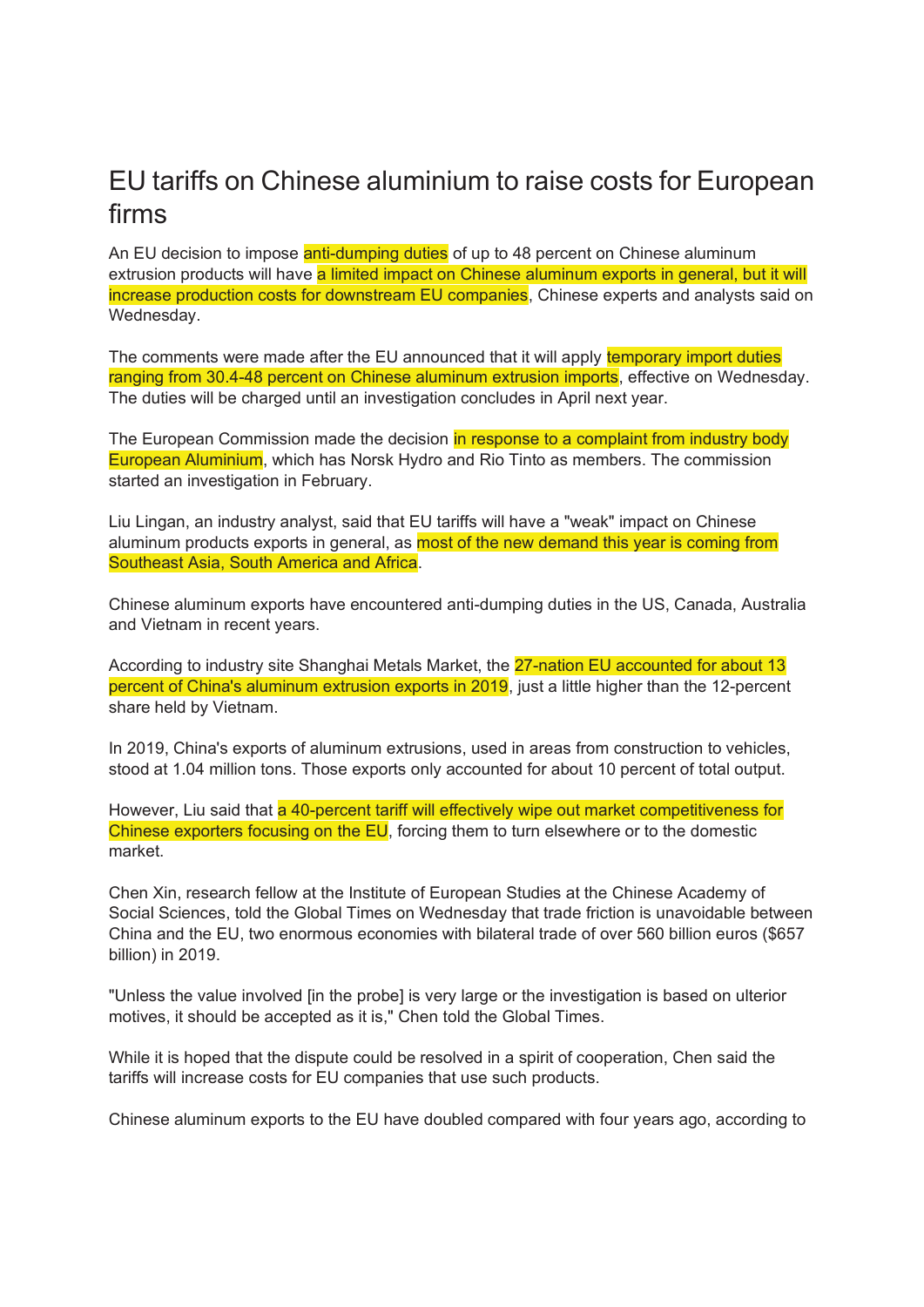## European Aluminium.

The China Nonferrous Metals Industry Association said in a statement in February that there was no harm being done to EU producers and no dumping by Chinese exporters. "EU aluminum extrusion producers should not blame Chinese exporters for their inadequate operations."

Guangdong-based Press Metal International, affected by the EU tariff and probe, declined to comment.

Shares of Shenzhen-listed Guangdong Haomei New Materials Co, which sells to the EU, Africa and Southeast Asia, dropped 1.76 percent on Wednesday.

In its interim report issued in August, Haomei said it exported 733.49 million yuan (\$108.79 million) worth of products in 2019, which generated 24.73 percent of its operating income.

The company noted that certain developed countries are beginning to lean toward anti-dumping policies amid a rising trend of trade protectionism, and it said it will increase its expansion in countries and regions along the Belt and Road Initiative as well as the domestic market to offset the negative impact of these trends.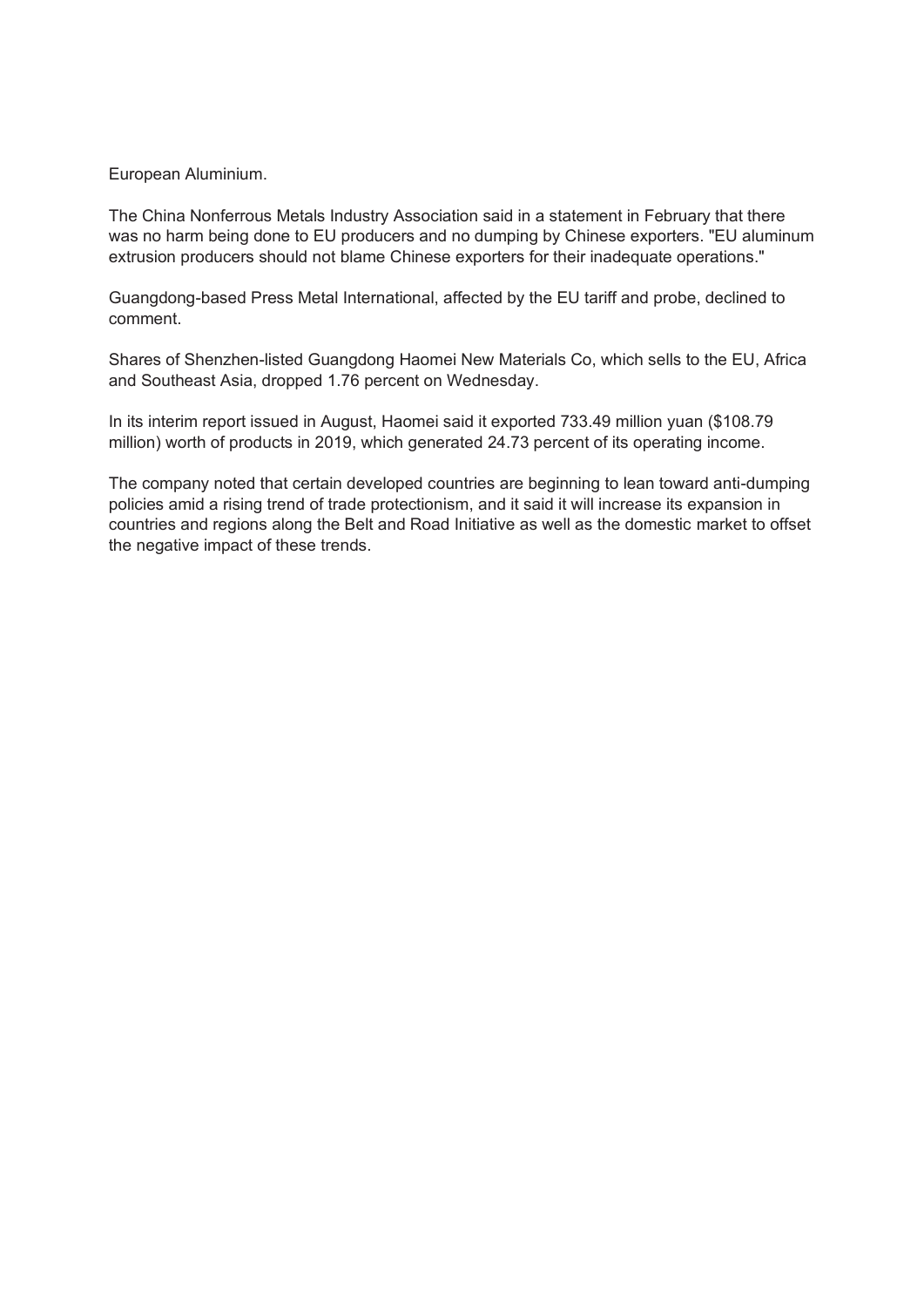## **Commentary**

This article describes an anti-dumping tariff that EU has imposed on Chinese aluminium imports. Dumping occurs when a country exports goods at prices lower than their average domestic production costs, prompting importing countries to counteract through the imposition of tariffs – indirect taxes that increase the price of the "dumped" goods.



**Figure 1: Impact of a tariff on EU's domestic market for aluminium**

Figure 1 illustrates the effect of the tariff on EU's domestic market for aluminium. With free trade, the equilibrium lies at  $(P_w,Q_4)$ , where  $P_w$ , World Trade Price, represents the price at which aluminium is sold in an international market. The corresponding supply of aluminium (Initial World Supply) is horizontal as the quantity of aluminium available is perceived as almost infinite within an individual market. At this price, the domestic